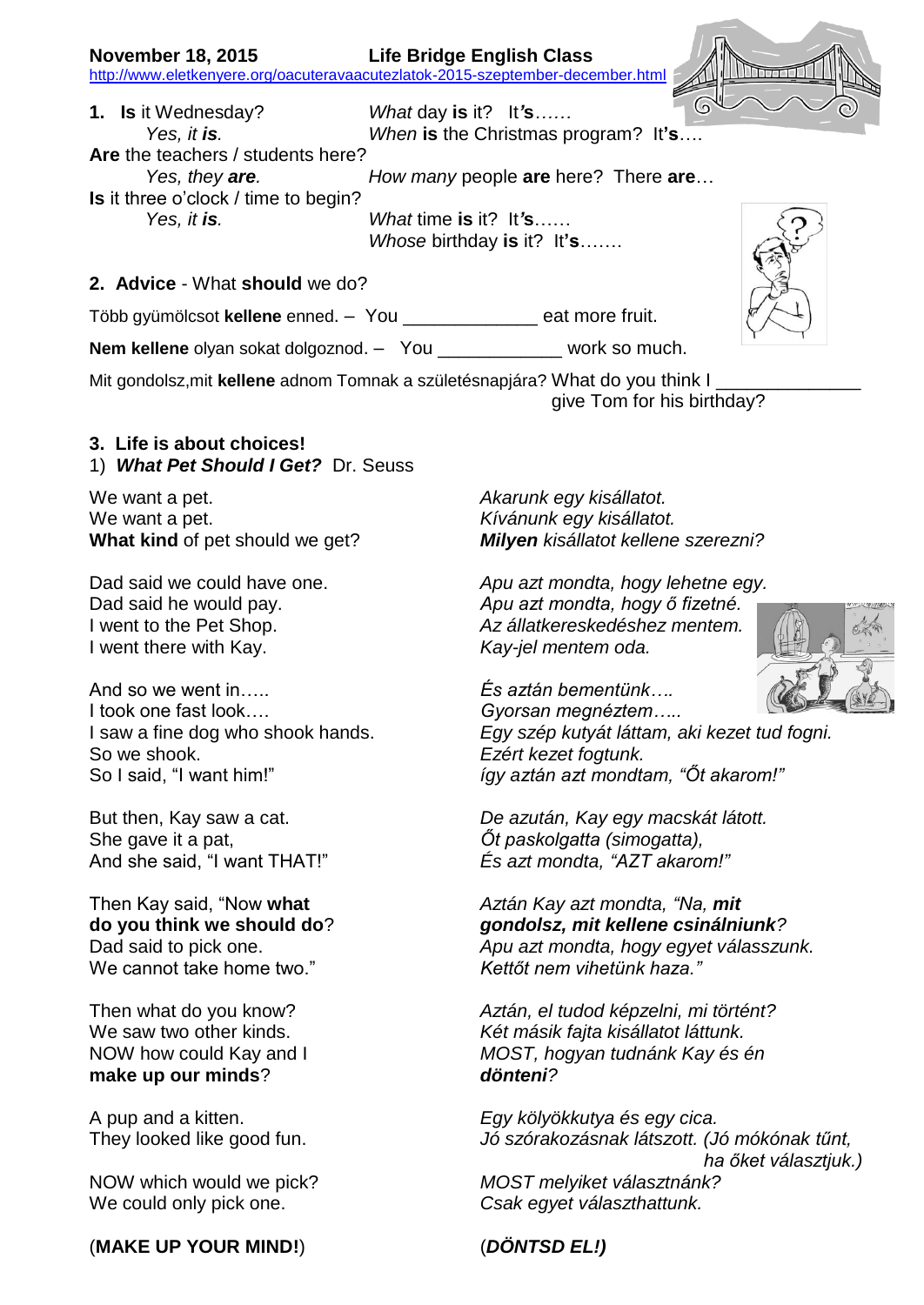The cat? *A macskát?* The dog? **A** kutyát? The kitten? *A cicát?* The pup? *A kölyökkutyát?* Oh, boy! *Ó, apám!* It is something to make a mind up. *Ez nem semmi eldönteni.*

Then I looked all around. *Azután körülnéztem.* But THEN…. *De AZTÁN….* "Look over there!" Said my sister Kay. *Mondta a testvérem, Kay*. "We can go home *"Hazamehetünk ma* with a rabbit today!" *egy nyuszival!"*

So do you. *Neked is.*

And I could have done it. *És megtehettem volna.* ----------------------------------------------------------------------------------------------------------------------------

BUT…. *DE…..*

you know what Kay did…. *tudod mit csinált Kay?...* Do you know what she did? *Tudod mit csinált?* She said, "FISH! FISH! FISH! FISH! *Azt mondta, "HAL! HAL! HAL! HAL!* It may be a fish *Talán egy halacska* is the pet that we wish!" *az a kisállat amire vágyunk!"*

I saw a new kind! *(Még) újabbakat láttam!* And they were good, too! *És ők is jók voltak!* That is what my dad said. *Ezt mondta az apukám.* that mind in my head?

(MAKE UP YOUR MIND) *(DÖNTS EL!)* Pick a pet fast! *Gyorsan válassz egy kisállatot!* Pick one out soon! *Hamarosan válassz ki egyet!* Mother and Dad said to be home by noon! *Anyu és apu azt kérte, hogy még*



I saw something with wings. *Valamit láttam aminek szarnyai vannak.*<br>I said, "Look at him! *I* said, "Nézd meg őt! Azt mondtam, "Nézd meg őt! We can pick one that sings." *Választhatunk olyat, ami énekel."*

Then I looked at Kay. *Aztán ránéztem Kay-re.* I said, "What will we do? *Azt mondtam, "Mit fogunk tenni?* I like all the pets that I see. *Nekem mindegyik kisállat tetszik amit itt látok.* We have to pick ONE pet *EGY kisállatot kell választani* and pick it out soon. *és gyorsan kell választani.* You know Mother told us *Tudod, hogy anyu azt mondta, hogy* to be back by noon." *Még dél előtt érjünk haza"*

I could have, I bet. *Meg bizony. (Biztos, megtehettem volna.)* I could have said *Mondhattam volna, hogy* what pet we should get. *melyik kisállatot kellene szerezni.*

THEN…. *AZTÁN.....* How could I pick one? *Hogyan tudtam volna csak egyet választani?* Now **what should we do**? *Most mit kellene csinálnunk?* We could only pick one. *Csak egyet választhatunk.* But how could I make up *De hogyan tudhatnám eldönteni?*

*Dél előtt érjünk haza!*

Be patient! Respect each other! Take responsibility for yourself! *Légy türelmes! Tiszteld a többieket! Vállalj felelősséget magadért!*